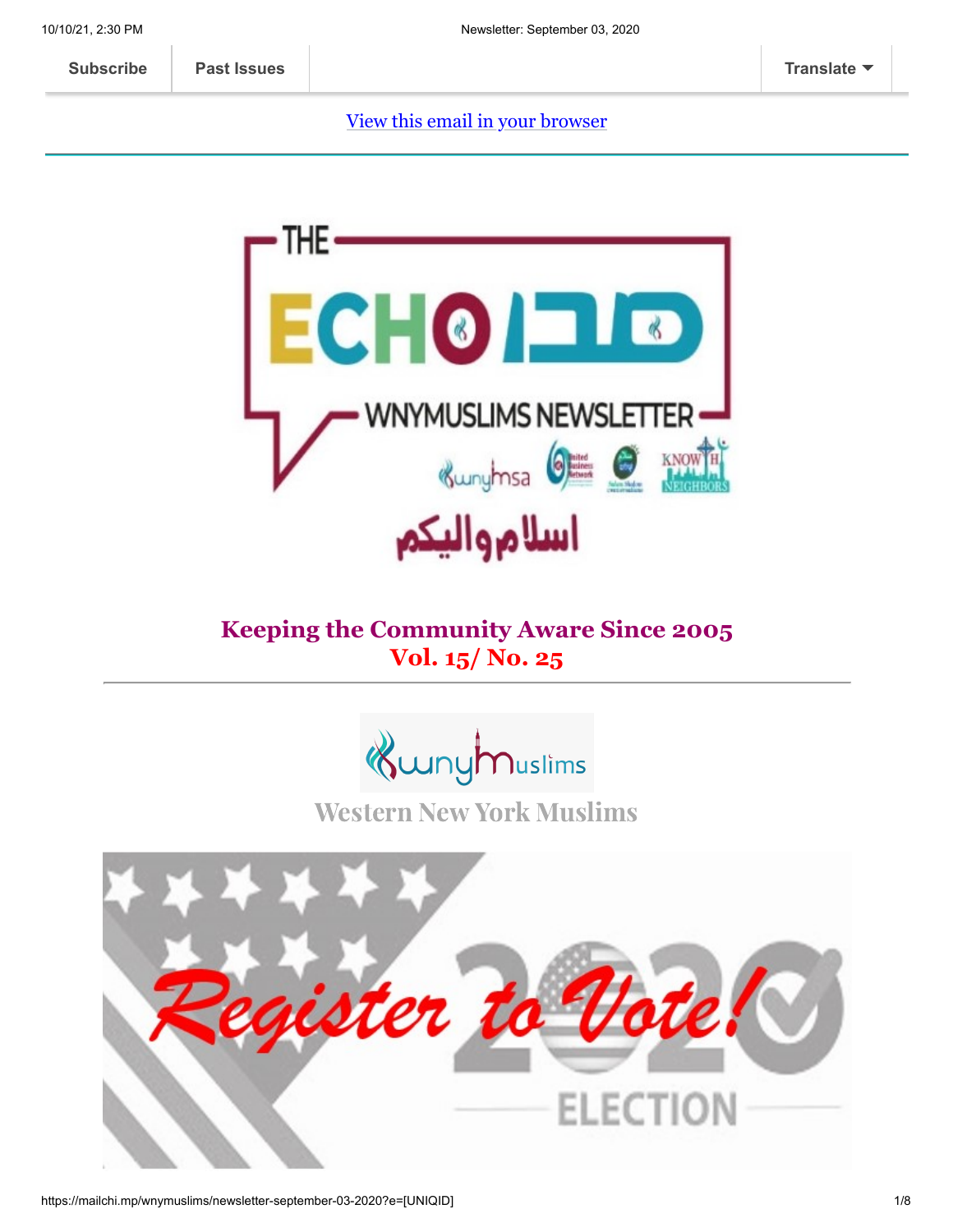**Exercise your right as an American citizen** Please click [here](https://www.ny.gov/services/register-vote) to register

**[Subscribe](http://eepurl.com/b19N3D) [Past Issues](https://us13.campaign-archive.com/home/?u=19ed6f05ad8527220a10faa63&id=636f885f5f) [Translate](javascript:;)**



#### **USA**

Total cases:5,643,812 Total deaths: 175,651

> Source: **[CDC](https://wnymuslims.us13.list-manage.com/track/click?u=19ed6f05ad8527220a10faa63&id=c48cd8d620&e=375b9d9dab)** As of Aug 23,, 2020

### **ERIE COUNTY**

Confirmed Cases: 9,295 Deaths: 676

Source: **[ECDOH](https://wnymuslims.us13.list-manage.com/track/click?u=19ed6f05ad8527220a10faa63&id=cbc3a77daa&e=375b9d9dab)** As of Aug 23, 2020 **City of Buffalo COVID-19 Response Resource Site**

**Ensuring City residents, business owners and visitors have accurate and up-to-date information about coronavirus is critical during this challenging time. The following resource site is built on the basis of the commitment to keep people informed throughout the COVID-19 pandemic, providing them with quick, easy and secure access to frequently updated information and factsheets, as we follow public health guidelines to keep ourselves and each other safe.**

**Please click [here](https://covid19.buffalony.gov/) to check the resources available pertinent:**



Being one of the most active, dedicated and devoted community organizations of WNY based upon the doctrine of serving the community by creating awareness, encouraging diversity and providing service. In pursuance of our goals we would request our eversupportive community members and the students to join us and help WNYMuslims and its' following collaborations: \* Desi Varsa \*United Business Network \* The Collective News/Junior in emerging as one unified community group of WNY. We would also appreciate if our subscribers can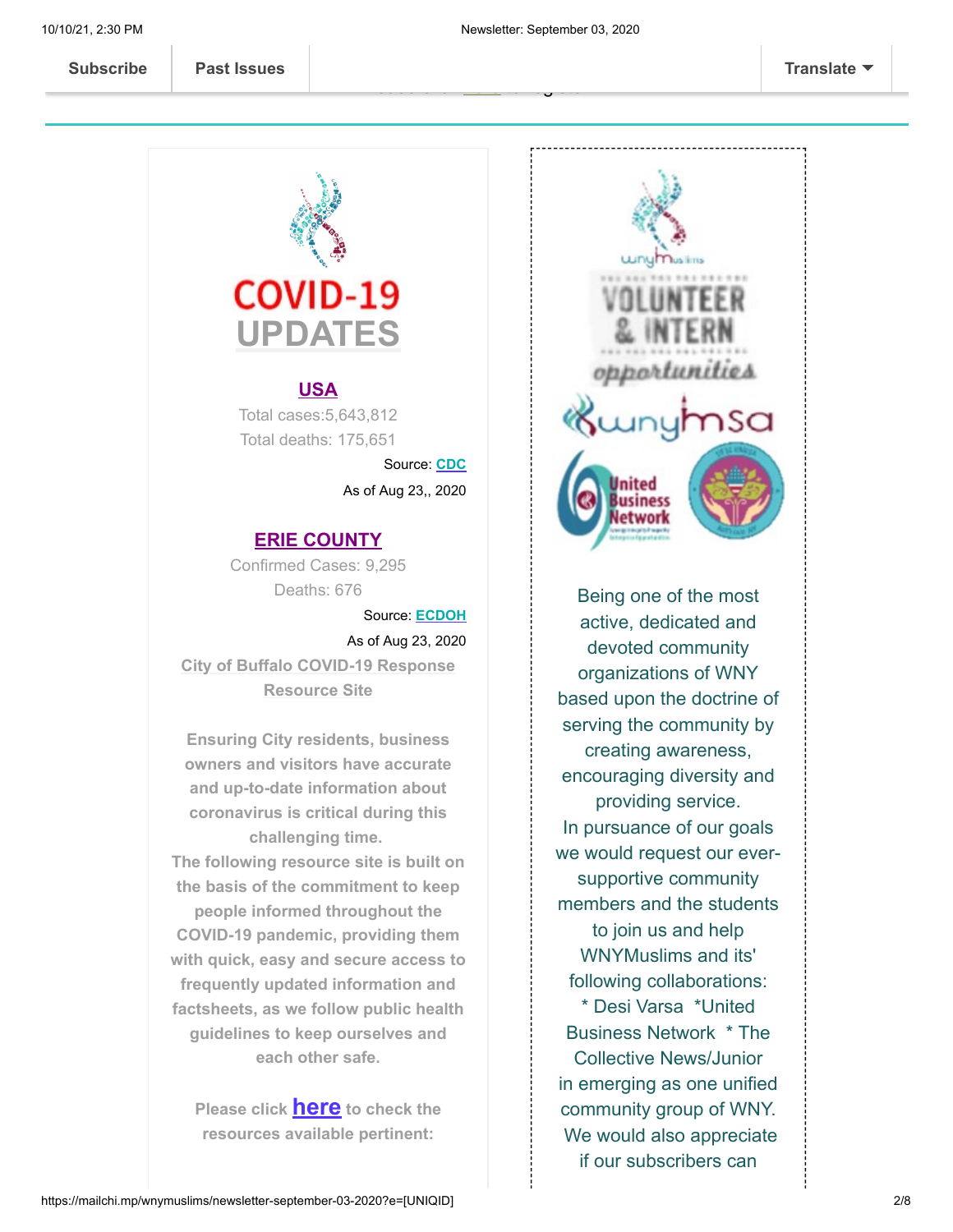[Health and m](https://us13.campaign-archive.com/home/?u=19ed6f05ad8527220a10faa63&id=636f885f5f)ental health

| <b>Subscribe</b> | <b>Past Issues</b> | Translate $\blacktriangledown$ |
|------------------|--------------------|--------------------------------|
|                  |                    |                                |

| • Support for older residents         | mobilize other fellow            |
|---------------------------------------|----------------------------------|
| • Small businesses and those          | community members to join        |
| looking for work;                     | our caravan.                     |
| • Information on homeless shelters,   | Our Volunteer jobs &             |
| • Free meals for Buffalo residents,   | internships are not only         |
| • Relevant data and statistics,       | associated with community        |
| • Volunteer opportunities,            | work but also its a great        |
| • Virtual cultural and child-friendly | opportunity to polish            |
| activities, and more.                 | marketing skills, build          |
| This site will also include an In     | experience, and fulfill          |
|                                       | academic credit and              |
| Memoriam section that pays tribute to |                                  |
| the local lives lost in the pandemic. | service-learning                 |
|                                       | requirements. We                 |
|                                       | specialize in a variety of       |
| <b>Reminders for the Community</b>    | fields, including public         |
| • If you are sick or older than 60    | relations, marketing,            |
| years, avoid public gathering.        | graphic design, media            |
| • Seek immediate professional         | production, and journalism.      |
| medical treatment for breathing       |                                  |
| problems, fever, or flu-like          | Interested candidates            |
| symptoms                              | please:                          |
| • Wash hands frequently, avoid        | <b>email</b> us, call (716) 923- |
| touching one's own face, and          | 4386 or click here for more      |
| regularly disinfect commonly          | details.                         |
| touched surfaces.                     | We highly appreciate the         |
| • Observe Social distancing - Avoid   | tremendous support of the        |
| shaking hands, hugging, kissing       | community of WNY in the          |
| and keep a safe distance (about 6     | past and we hope we'll get       |
| feet or 2 meters) from others.        | the same response to our         |
| • Avoid crowded places and limit      | above-mentioned request          |
| your activities in public.            | as well. Thanks.                 |
|                                       |                                  |
|                                       |                                  |
|                                       |                                  |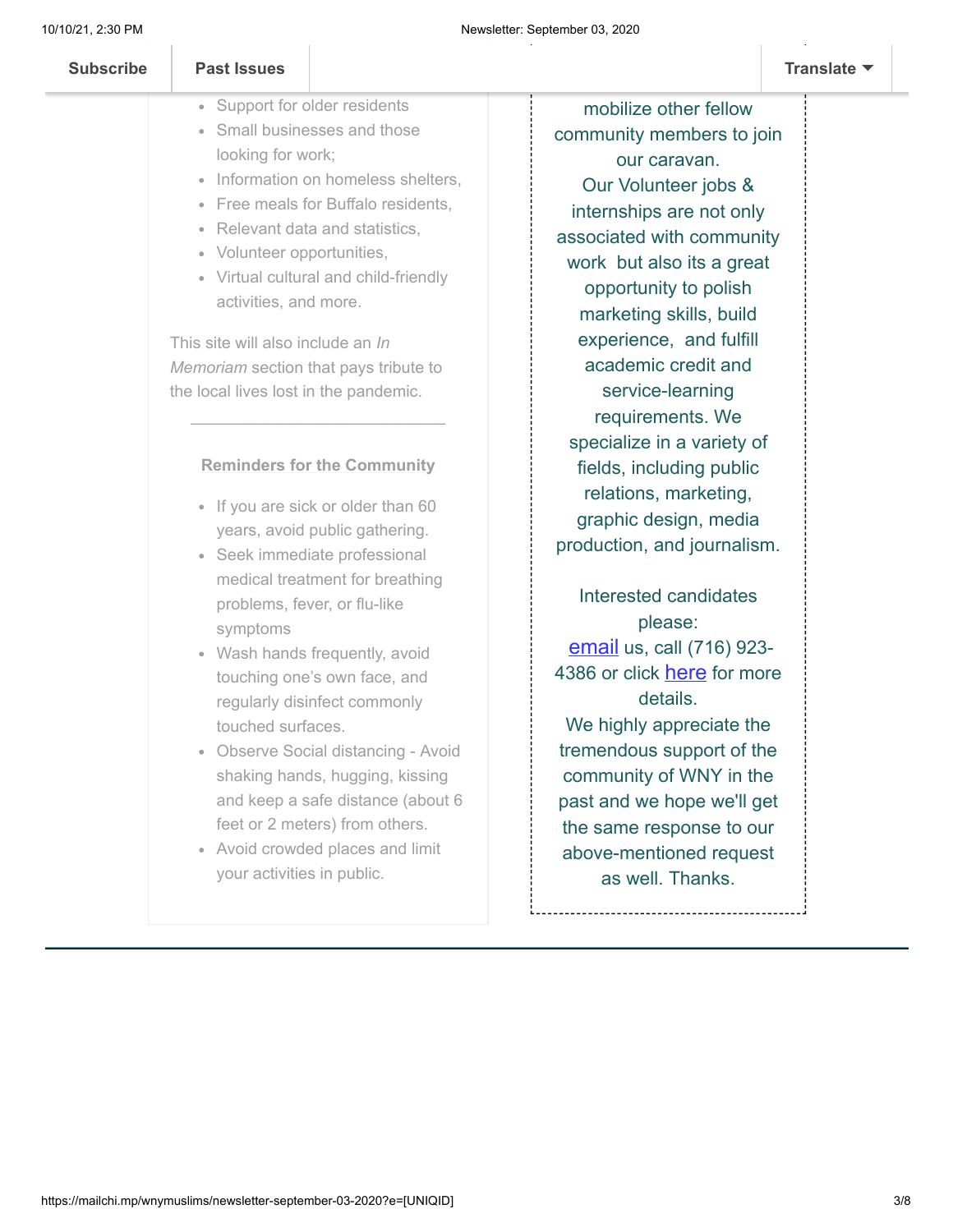

Guests Imam Syed Khallilullah Qadri, Imam Masjid An-Nur, ISNF & Imam Ismail Ayash, Masjid Al-Eiman, ICAWNY Host Prof. Faizan Haq, Founder WNYMuslims **Please click at the picture to see the video**



# Islamic Society of Niagara Frontier

Masjid An-Noor [745 Heim Road, Getzville NY](https://www.google.com/maps/place/ISNF+Masjid+An-Noor,+Amherst/@43.0204858,-78.7461322,17z/data=!3m1!4b1!4m5!3m4!1s0x89d376b45c29e355:0x2384d34a4c1ffd88!8m2!3d43.0204858!4d-78.7439435) 14068 (716) 568-1013 00 B **ANNOUNCEMENTS Mandatory Jumma' and Daily Prayer Registration** The mosque is open for daily **Fajr, Dhuhr, Asr, Magrib, Isha** as well as **Jumu'ah** prayers with certain restrictions. Since June 30th 2020 NY state has

allowed **religious gatherings of 33% of a house of worship's maximum indoor capacity**, provided that social distancing

Masjid Taqwa [40 Parker Avenue, Buffalo NY](https://www.google.com/maps/place/Masjid+Taqwa/@43.3093171,-79.5980345,9z/data=!4m8!1m2!2m1!1sMasjid+taqwa!3m4!1s0x89d36d559f03d805:0x1c7451c1c1c01c3d!8m2!3d42.940434!4d-78.8394265) 14214 (716) 568-1013  $\circledcirc$ 

### **ANNOUNCEMENTS**

**Mandatory Daily & Jumma' prayer Registration:**

The mosque is open for daily **Fajr, Dhuhr, Asr, Magrib, Isha** as well as **Jumu'ah** prayers with certain restrictions. Since June 30th 2020 NY state has allowed **religious gatherings of 33% of a house of worship's**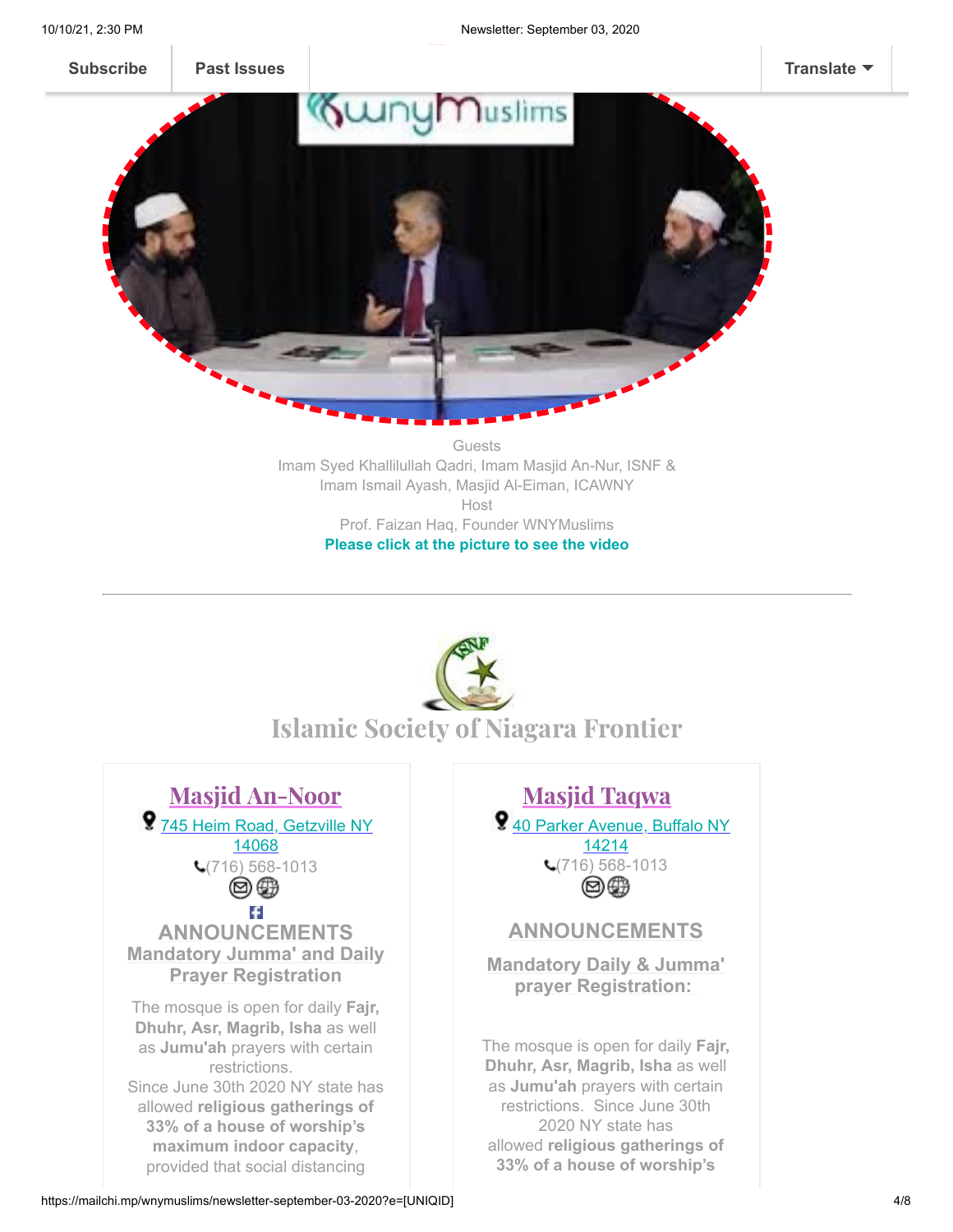pr[otocols and cleanin](https://us13.campaign-archive.com/home/?u=19ed6f05ad8527220a10faa63&id=636f885f5f)g and

| trie Department of Health are<br>protocois and cleaning and<br>adhered to.<br>disinfection protocols required by<br>Therefore, 120 people for the<br>the Department of Health are<br>mosque can attend Jumma<br>adhered to.<br>prayer. We need to register all<br>attendees for all the salat due<br>Therefore, 60 people at the<br>to NY state mandatory contact<br>mosque can attend Jumma<br>tracing protocol. The sign-in link<br>prayer. We need to register all<br>is present <b>here</b> on ISNF web<br>attendees for all the salat due<br>to NY state mandatory contact<br>site and below. A separate sign-in<br>tracing protocol. The sign-in link<br>is required for each salat.<br>is present <b>here</b> on <b>ISNF</b> web<br><b>Jumma Salat Registration:</b><br>site and below. A separate sign-in<br>First Jumma Salat: Khutbah @<br>1:30 PM and Iqama' @ 1:45 PM<br>is required for each salat.<br>Second Jumma Salat: Khutbah @<br><b>Jumma Salat Registration</b><br>2:15 PM and Iqama' @ 2:30 PM<br>Please click <b>here</b> to register<br>Click <b>here</b> or use the following QR<br>code (before 6 PM, Thursday to be<br>or<br>use the following QR code<br>included in the draw)<br>(before 6 PM, Thursday to be<br>included in the draw) |
|---------------------------------------------------------------------------------------------------------------------------------------------------------------------------------------------------------------------------------------------------------------------------------------------------------------------------------------------------------------------------------------------------------------------------------------------------------------------------------------------------------------------------------------------------------------------------------------------------------------------------------------------------------------------------------------------------------------------------------------------------------------------------------------------------------------------------------------------------------------------------------------------------------------------------------------------------------------------------------------------------------------------------------------------------------------------------------------------------------------------------------------------------------------------------------------------------------------------------------------------------------------------|
|                                                                                                                                                                                                                                                                                                                                                                                                                                                                                                                                                                                                                                                                                                                                                                                                                                                                                                                                                                                                                                                                                                                                                                                                                                                                     |

**A random draw will be conducted each week due to limited capacity and a confirmation email will be e-mailed at 6 PM on Thursday to the ones selected for Jumma' prayer.**

*Kindly enter your name & e-mail only once as it remains in the system for Jumma registration.*

Registration is for a single individual. If other members of your household want to attend, they must register separately.

**Please be ready to present your confirmation e mail to the security guard before entering the masjid gate for Jumma prayer.**

*(Kindly check your inbox as well as spam or junk mail folder for confirmation e mail).*

**All community members are expected to abide by the following recommendations;**

1. Admission is on **First-Come-First-Serve-Basis** until the capacity is reached.

- 2. **Age of attendees**: Minimum age **16 year** (note change). Members above 65 are advised to pray at home.
- 3. Perform **wudu at home**
- 4. Wear **face mask.**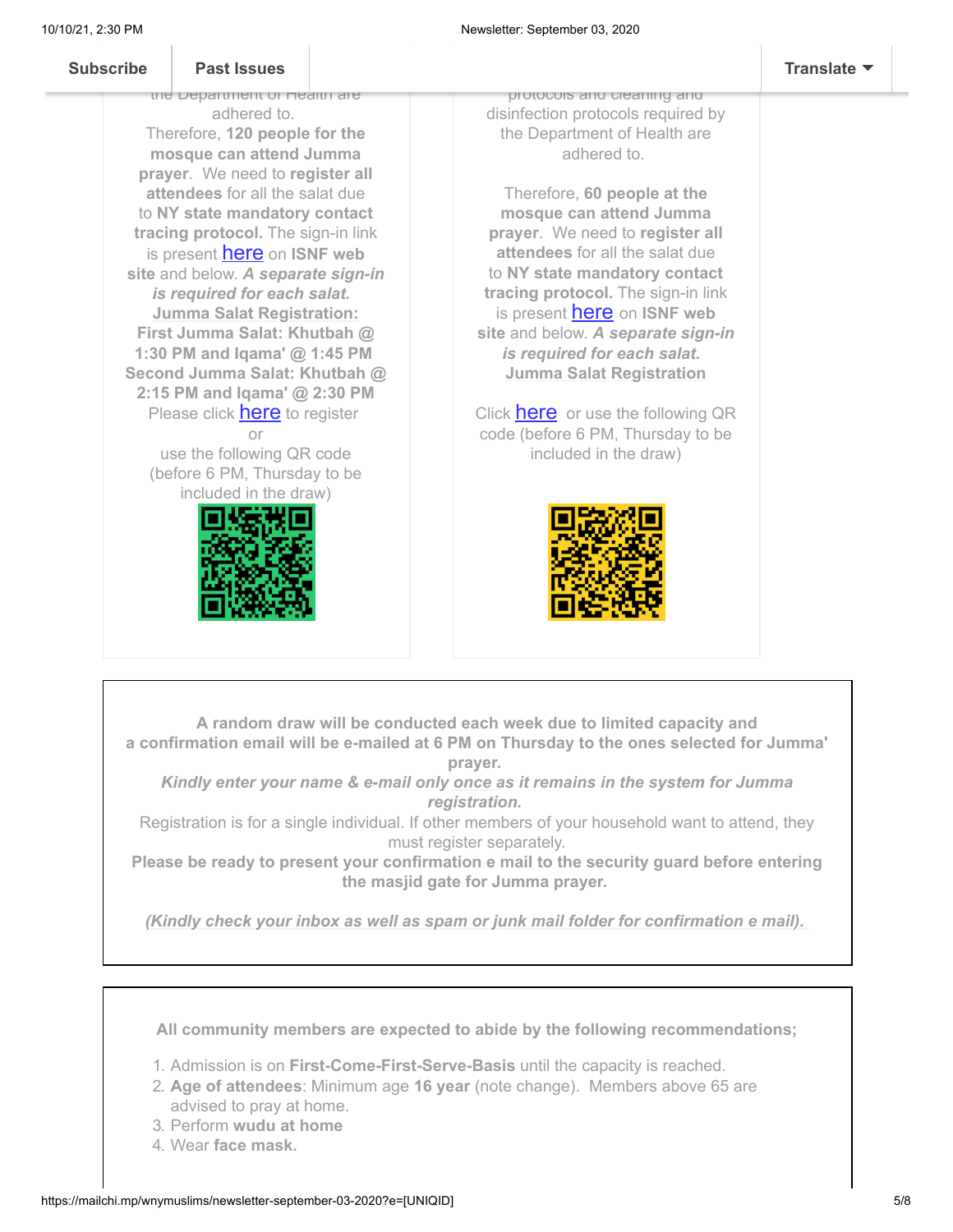| <b>Subscribe</b> | Past Issues                           |                                                                                              | Translate $\blacktriangledown$ |
|------------------|---------------------------------------|----------------------------------------------------------------------------------------------|--------------------------------|
|                  |                                       | o. Do not come to masjid if you have no like symptoms or lever.                              |                                |
|                  |                                       | 7. Use the rear entrance door for Masjid An-Noor.                                            |                                |
|                  |                                       | 8. Use hand sanitizer after touching any surface, door, handle etc.                          |                                |
|                  |                                       | 9. No socializing or gathering in and around the masjid before or after prayers              |                                |
|                  | Do not share the prayer mats.         | 10. Bring your own prayer mat or use disposable paper mat or paper towel on the carpet.      |                                |
|                  | required to occupy an available spot. | 11. The prayer spots are identified and marked appropriately in the prayer hall. Everyone is |                                |
|                  | 12. Pray sunnah' at home, if possible |                                                                                              |                                |
|                  |                                       | 13. Avoid hugging, touching or shaking hands                                                 |                                |
|                  |                                       | 14. Do not place phones, keys or other personal items on the masjid carpet.                  |                                |
|                  | 15. Place shoes in shoe racks         |                                                                                              |                                |
|                  |                                       | We humbly request everyone to comply with these safety instructions/requirements.            |                                |
|                  |                                       |                                                                                              |                                |



### **Masjid An-Noor Expansion Project Update:**

The HVAC and external wall Dryvit work is in progress.

We **need another \$200,000 for the rest of the project.** We are confident that the generosity and commitment of our community members will lead to completion of this project.

The donation can be made via;

1. Mailing check to ISNF: PO Box 5, Getzville, NY 14068 2. Online\_by clicking **[here](https://us.mohid.co/ny/buffalo/isnf/masjid/online/donation)** 3. Or by scanning the following QR code:





**ANNOUNCEMENTS**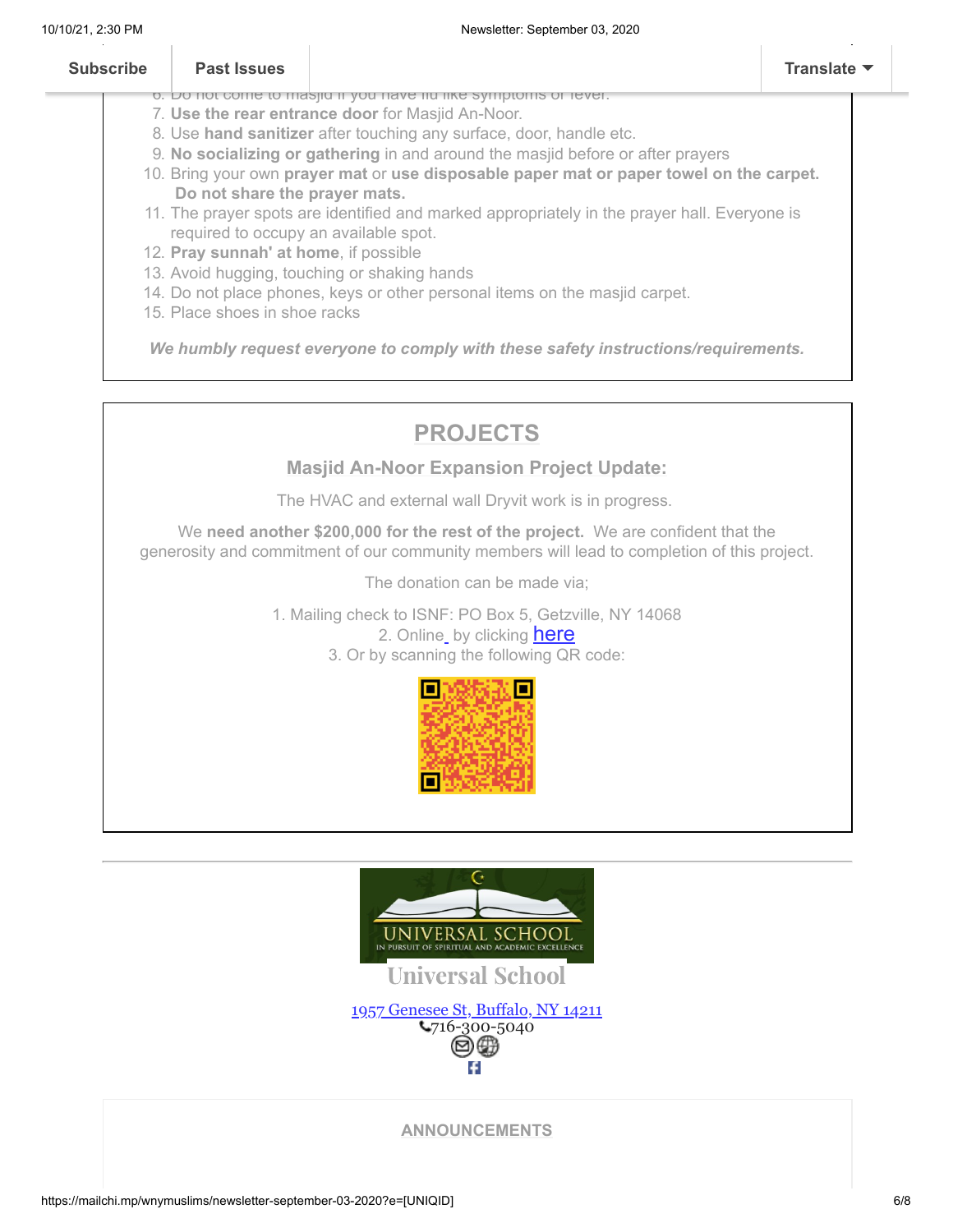$\begin{array}{c} \hline \end{array}$ 

| <b>Subscribe</b> | <b>Past Issues</b>                                                                      |                                                                                                                                                                                                                                                                                                                                                                                                                                                                                                 | <b>Translate</b> |
|------------------|-----------------------------------------------------------------------------------------|-------------------------------------------------------------------------------------------------------------------------------------------------------------------------------------------------------------------------------------------------------------------------------------------------------------------------------------------------------------------------------------------------------------------------------------------------------------------------------------------------|------------------|
|                  | • Completed application<br>• Cover letter<br>• CV/resume<br>• Letters of Recommendation |                                                                                                                                                                                                                                                                                                                                                                                                                                                                                                 |                  |
|                  | Please click here to submit the application.                                            |                                                                                                                                                                                                                                                                                                                                                                                                                                                                                                 |                  |
|                  | Following are the details:                                                              |                                                                                                                                                                                                                                                                                                                                                                                                                                                                                                 |                  |
|                  |                                                                                         | <b>ART TEACHER</b>                                                                                                                                                                                                                                                                                                                                                                                                                                                                              |                  |
|                  |                                                                                         | Job Type : .5 FTE (part-time)                                                                                                                                                                                                                                                                                                                                                                                                                                                                   |                  |
|                  |                                                                                         | Rate: commensurate based on degree/certification/experience                                                                                                                                                                                                                                                                                                                                                                                                                                     |                  |
|                  |                                                                                         | Hours: 4 hours/day                                                                                                                                                                                                                                                                                                                                                                                                                                                                              |                  |
|                  |                                                                                         | Universal School, a not-for-profit private school, is looking for a part time Art teacher for grades K-<br>8 and one HS course. The teacher will instruct on average two art classes a day and an art<br>elective. Lesson and unit plans will follow the Backwards by design template. Teacher will also<br>perform other classroom duties as requested or needed by administration.<br>Requirements: NYS certification in Art education preferred; a degree in Art will also be<br>considered. |                  |
|                  |                                                                                         | Universal School offers partial tuition assistance to qualified employees.                                                                                                                                                                                                                                                                                                                                                                                                                      |                  |
|                  |                                                                                         | To proceed with your application, please complete the application directly on the site by<br>downloading the file attached. You may also register with Universal School through indeed.com.                                                                                                                                                                                                                                                                                                     |                  |

|                                                                                           | <b>Muslim Society of</b><br><b>Buffalo</b>                                                                                  | <b>Islamic Cultural</b><br><b>Association of WNY</b>                                        | <b>Institute of Higher</b><br><b>Islamic Education</b>                                                       |
|-------------------------------------------------------------------------------------------|-----------------------------------------------------------------------------------------------------------------------------|---------------------------------------------------------------------------------------------|--------------------------------------------------------------------------------------------------------------|
| <b>ANNOUNCEMENT</b><br>No updates have been                                               | Jami Masjid<br><b>1955 Genesee Street</b><br><b>Buffalo, NY 14211</b><br>716-300-5040                                       | <b>Masjid Al-Eiman</b><br>444 Connecticut St,<br><b>Buffalo, NY 14213</b><br>(716) 884-3626 | <u>Masjid Zakariya</u><br>182 Sobieski St,<br><b>Buffalo, NY 14212</b><br>(716) 895-3318                     |
| provided about the<br>events, programs, and<br>congregations by the<br>following mosques: | Lackawana Islamic<br><b>Mosque</b><br><b>Masjid Al-Huda</b><br>154 Wilkesbarre Ave<br>Lackawanna NY 14218<br>(716) 825-9490 | <b>Masjid Nu'man</b><br>1373 Fillmore<br>Ave.Buffalo NY 14211<br>(716) 892 1332             | Jaffarya Islamic<br><b>Center</b><br>10300 Transit Rd.<br><b>East Amherst, NY</b><br>14051<br>(716) 689-3120 |